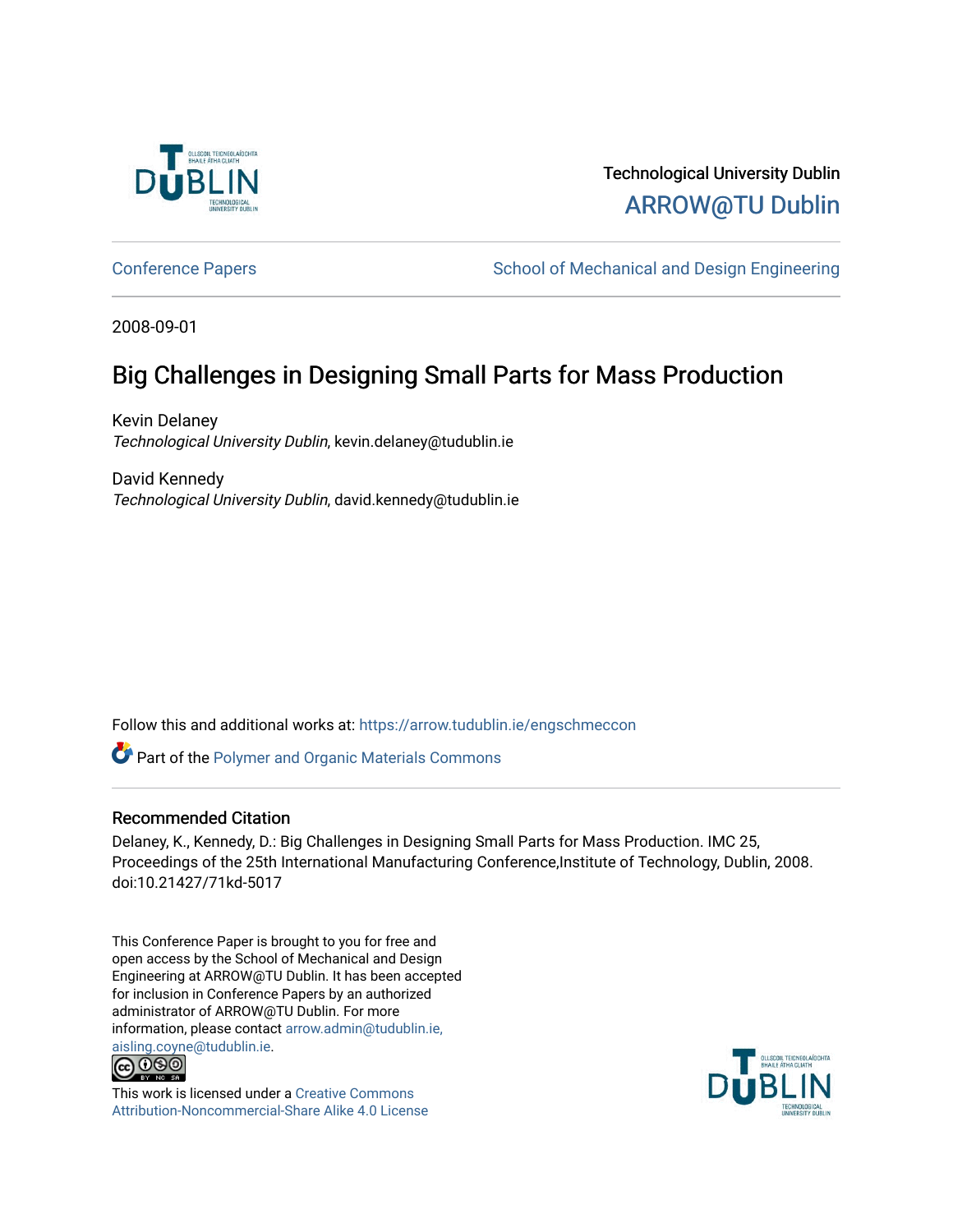# **BIG CHALLENGES IN DESIGNING SMALL PARTS FOR MASS PRODUCTION**

Kevin D. Delaney and David Kennedy

Department of Mechanical Engineering, DIT, Bolton Street, Dublin, Ireland.

# **ABSTRACT**

Micro manufacturing involves the production of parts or products with features on a micro scale. The technology is used to produce parts for several business sectors which have experienced dramatic growth in recent years and forecasts are that this growth will continue in the years ahead. With the loss of traditional manufacturing jobs to lower-cost locations many companies in Ireland see micro manufacturing as having significant potential to preserve and increase revenue. A move into micro manufacturing will present significant opportunities for those companies willing to take the risk of producing parts with micro dimensions.

Such a transition is a risk because micro manufacturing is not simply about reducing the dimensions of existing products by scaling the manufacturing equipment. Whilst the manufacturing equipment might be smaller, significant problems can arise due to the scaling effects of materials and processes. Such effects can cause problems at all stages of product development from design right through to final assembly.

This paper explains the concept of micro engineering and, focussing on the micro moulding process, details potential problems and challenges that can arise during each stage of the design and manufacturing process. Attention is given to what product and process designers can, and need to, do if they want to overcome such issues. Following the process outlined, and addressing these challenges at an early stage of product development, will help Irish engineers to minimise the associated risk and maximise the probability of a successful outcome when designing small parts for mass production.

**KEYWORDS:** Micro engineering, micro moulding, micro manufacturing

# **1. INTRODUCTION**

Ireland has experienced the loss of manufacturing jobs to lower-cost locations in recent years. As a result many existing manufacturing companies in Ireland are seeking new opportunities through which they can preserve and increase revenue. A move into niche areas with a high skills requirement, for which a price premium can be charged, will help to offset the loss of competitiveness, either real or perceived, of the Irish economy. Some see the production of micro parts and micro manufacturing as such a niche area. MicroMan, an industry-led network, was established in 2002 to examine the potential for micro manufacturing in Ireland.

Micro parts are defined as those having a mass in the range of a few milligrams, having features in the micrometer range or larger parts having dimensional tolerances in the micrometer range [1]. Examples of such components are inkjet heads, hard disk reading heads and micro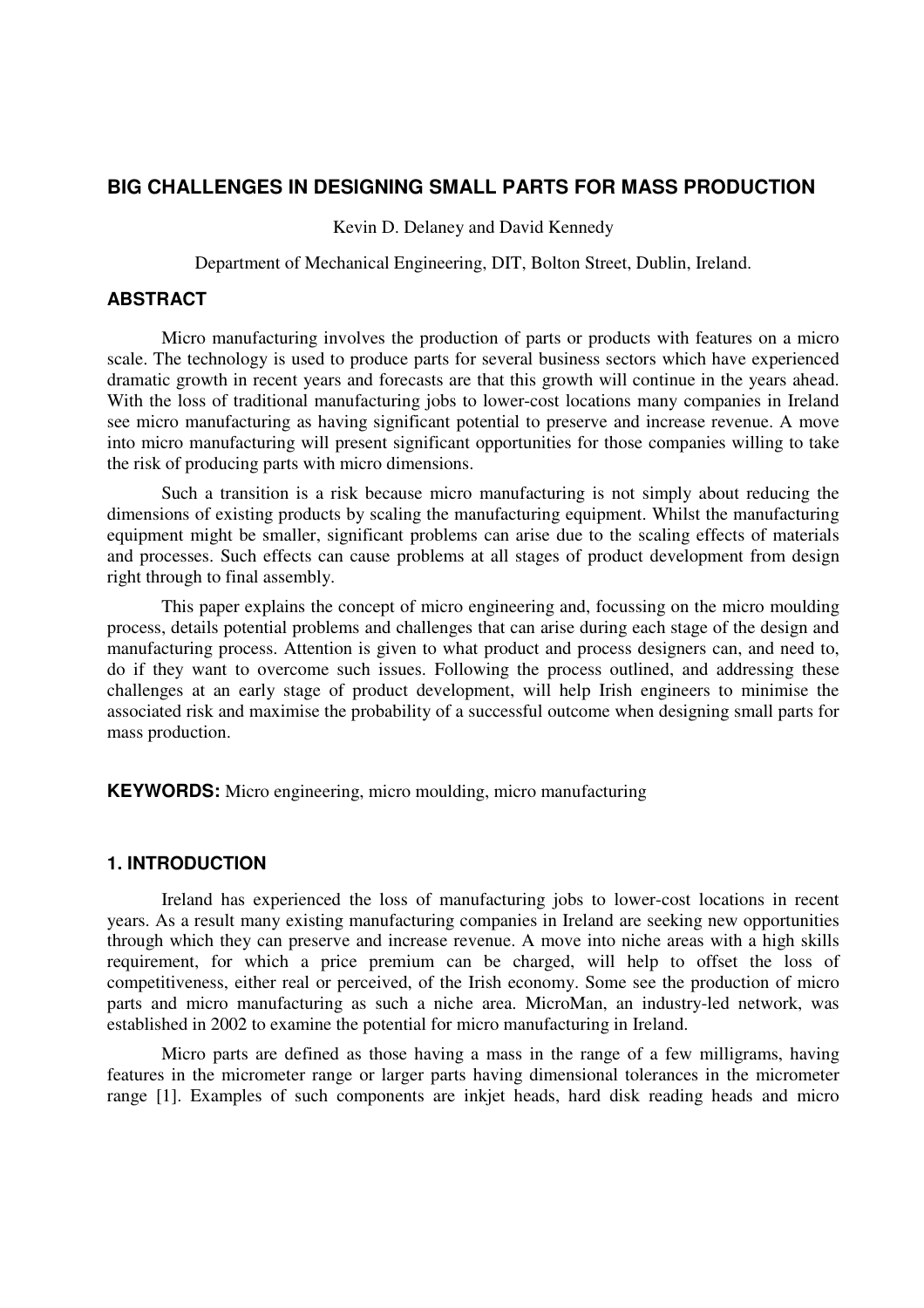displays for the IT component industry, pacemakers, hearing aids, micro fluidic channels and tiny pumping mechanisms for the medical industry, intelligent packaging for the food industry and motion or airbag sensors for the automotive industry. Examples of typical micro products are shown in Figures 1, 2 and 3. Due to ongoing miniaturisation trends, these industries experienced dramatic growth in recent years and this growth is forecasted to continue in the years ahead. [2]



*Figure 1: Micro gear and pinion [3]*



*Figure 2: Micro fluidic channels [4]*



*Figure 3: Micro miniature connector housing and assembly (0.4mm pitch)*

Many processes can potentially be used to produce micro parts and the number of associated technologies continues to increase. Micro parts and micro structures can be produced by scaling up nano-scale processes, using silicon-based technology and by scaling down conventional manufacturing processes. Both up-scaling and down-scaling creates challenges relating to process stability and the behavior of materials. With the availability of a large range of different polymers and grades, producing micro parts from polymer material provides greater flexibility to engineers when designing parts for specific cost, mechanical, environmental and electrical requirements.

Use of conventional polymer materials suggests the use of conventional production processes. However micro manufacturing is not simply about reducing the dimensions of existing products by scaling the manufacturing equipment. As component size reduces significant challenges arise at all stages of product development due to the scaling effects of materials and processes.

This paper addresses the key challenges injection moulders face during the design, processing and assembly of micro products. An understanding of these challenges and an appreciation of how to overcome them at an early stage of product development will help Irish companies attempting to make the transition from conventional to micro moulding. Section 2 describes the concept of micro engineering using a model of the development process for micro products. This model breaks the process into distinct phases; product design, tool design and fabrication, component processing and final product assembly. Section 3 details the challenges and potential solutions that occur during the product and tool design and tooling fabrication. In section 4 the challenges and potential solutions relating to component processing and final product assembly are discussed.

# **2. MODEL OF DEVELOPMENT PROCESS FOR MICRO PRODUCTS**

A generic model, inspired by Alting et al. [5], to explain the concept of micro engineering for the development process of micro products is presented in Figure 4. This model shows how micro engineering relates to the entire process of product conception, tool and product design, component processing and product assembly.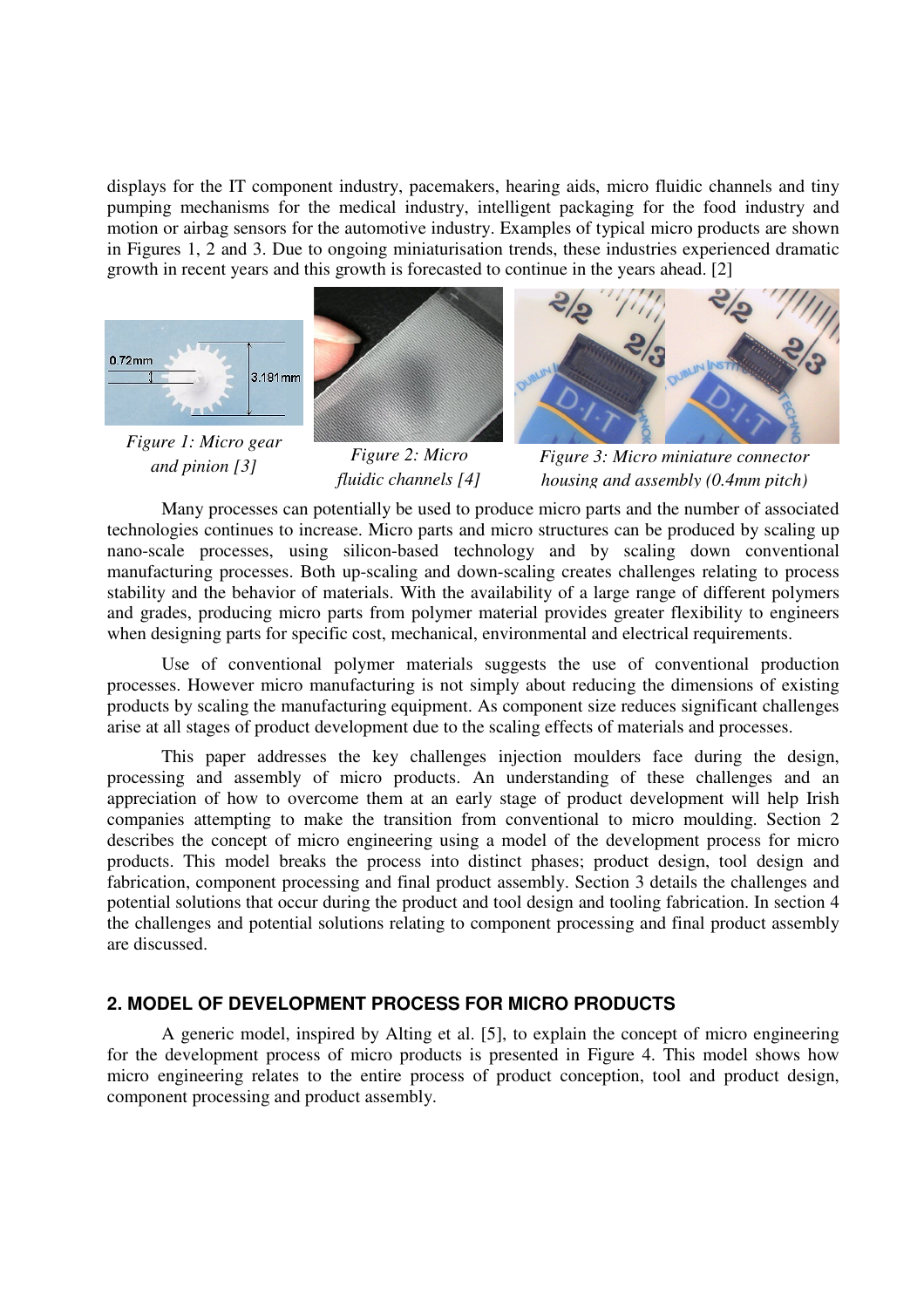

*Figure 4: Generic model for development process of micro products.*

# **3. PRODUCT DESIGN, TOOL DESIGN AND TOOL FABRICATION**

Design of new products is a core competency of product development companies. Innovation and product development in the world of micro engineering thrives in the presence of multidisciplinary competences [5]. Design engineers must strive to become multi-disciplinary and keep abreast of new

manufacturing technologies. The design of micro products and micro moulding tools are inherently linked and should be addressed systematically to ensure designs are matched and optimised. This helps ensure that product and tooling costs are optimised.

| <b>Product design</b>            | Tool design and fabrication        |
|----------------------------------|------------------------------------|
| Thin walls/skin effect           | Shrinkage                          |
| CAD & simulation                 | <b>FEA</b> simulation              |
| Gate design/location             | Weld/meld lines                    |
| Ejector design.location          | Runner balance                     |
| Location for marking             | Injection pressure/cavity pressure |
| Variation/tolerances             | Mould venting                      |
| Lack of existing capability data | Tool/insert alignment              |
| Weld/meld lines                  | Surface roughness                  |

*Table 1: challenges for product design, tool design and fabrication.*

Product designers have a difficult job of balancing conflicting requirements. Products should be designed for optimal functionality, suitability for mass production, minimum cost in manufacturing, assembly and packaging, ease of testing, environmentally friendly and optimized material choice. In addition to balancing these requirements designers must strive to continuously analyze risks associated with their designs. Such risks include those related to project feasibility, risks to humans and/or the environment. Similar risk management approaches are taken with conventional product designs and software to manage such analysis exists. An example of software for conducting Failure Model and Effects Analysis (FMEA) is FMEA-Pro [6].

Other computer and simulation tools are vital to the successful development of micro parts. For example a suitable CAD package must be selected so engineers can create a model of the required parts with a geometrical resolution that suits the dimensional requirements of the micro features. Such packages often have inbuilt mould advisor software to analyze parts and highlight any areas where undercuts, which may necessitate side actions in the tool, are present. It has been possible to simulate mould-filling on a conventional scale for some time but difficulties in accurately modelling the filling of micro moulds and the impact of the moulding process on the optical properties of lenses have been experienced. Advances in this area have been reported which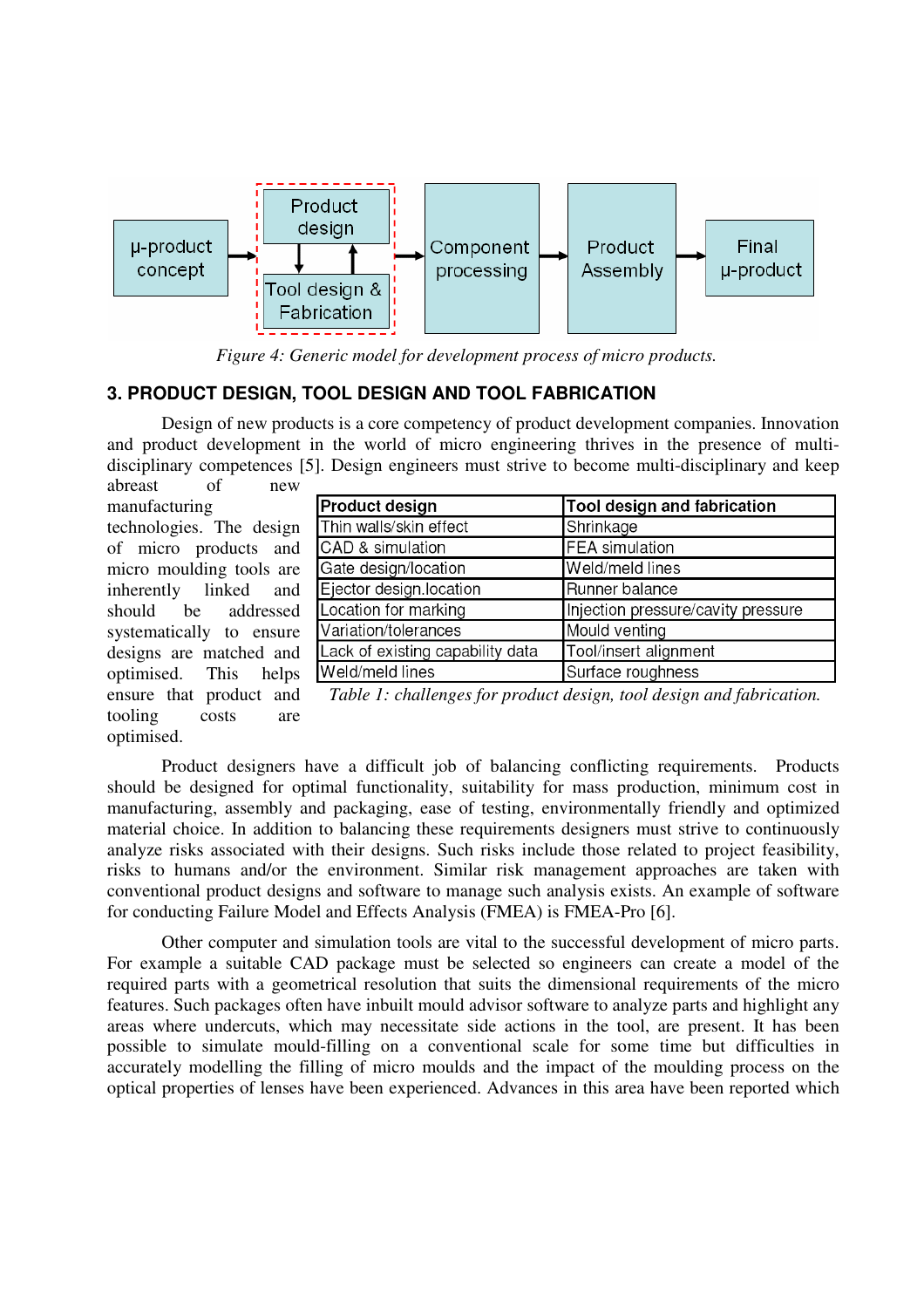make such simulation feasible [7]. Such simulation software allows engineers to predict filling of the cavities and runner system, packing, cooling and it can also highlight areas which may be at risk due to warpage.

The biggest challenge with micro moulding is the moulding of thin walls and high aspect ratio (height to width) features. This is due to the frozen skin effect where the plastic melt flow freezes on contact with the mould wall. Frozen layers on opposite sides can contact and prevent further flow of the plastic into the cavity. As with conventional moulding this can result in short shots, or incomplete filling of features. The type and grade of plastic material being moulded will of course have a large impact on the wall thicknesses which can be successfully moulded. For example Liquid Crystal Polymer (LCP) will have much better flow than, for example, PBT. It has been suggested that an apparent lack of enthusiasm by material suppliers to develop materials specifically for micro moulding is due to the relatively low material usage in producing such parts [8].

Micro moulds, like conventional moulds, are formed from a fixed and moving half in addition to sliding cores needed to mould any undercuts present. Micro moulds for mass production are predominantly created from steel, normally using different tooling inserts, or details, suitably arranged to form the required cavity. These tooling details can be created by different sources using different technologies [9]. Technologies to produce such tooling include: laser machining, chemical milling, electrochemical machining, petrochemical milling, EDM-WEDM, etching, thin film deposition, ultrasonic machining, ion machining and CNC machining.

The positioning and alignment of different tooling elements to form the mould cavity, while maintaining micron tolerances throughout the tool life, demands a high level of skill. At this scale tooling details can be fragile and prone to damage. This can be a particular problem if a plastic material with high glass content is being moulded since the material can be quite abrasive. For this reason it is common to have a camera/vision system to ensure parts are completely ejected and that key mould details are intact before each moulding cycle.

Where fine dimensional tolerances are required, and the volume requirements allow, it can be advisable to reduce the number of cavities in the mould. While this will decrease the overall output, and may increase overall costs, it helps to reduce variation between cavities and can also help prevent downstream problems caused by cavity variation, thereby increasing part consistency and reducing overall scrap levels. This also allows the use of smaller injection moulding machines and helps reduce potential problems relating to the residence time of the plastic in the barrel as will be described in section 4.

Since polymers shrink on cooling the mould cavity is normally made larger by an amount proportional to the amount the plastic will shrink. Shrinkage data is readily available from material suppliers. Micro components with micro dimensions shrink by a small amount, but if very high precision is required such shrinkage can account for a large proportion of the allowable tolerance.

Due to their small size it can be difficult to find a suitable location to gate micro parts. If mould opening is used to automatically degate parts the protruding gate marks can cause cosmetic and dimensional problems during subsequent processing and use. Size and cosmetic requirements can also make it difficult to find suitable locations for ejector pins.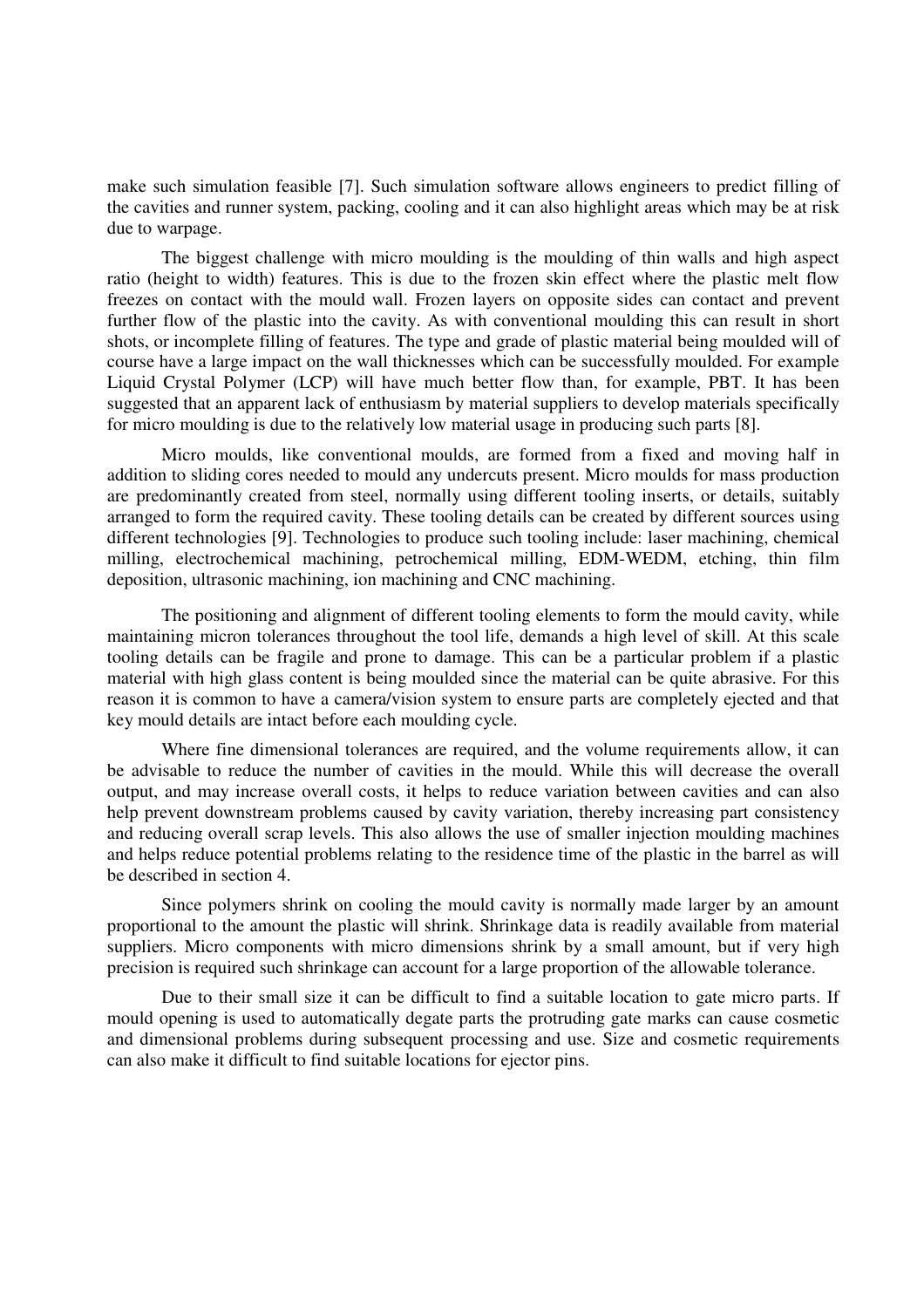Weld lines and meld lines are related to a number of factors including mould balance, the position and number of gates, the cavity geometry and the cooling system integrated in the mould. The Moldflow simulation software mentioned earlier can be used to predict where weld and meld lines are likely to form. This should be considered during product design to ensure that they will not be located in a highly stressed area of the part.

Runner balancing is important for conventional moulding and particularly important for micro moulding where the process window can be substantially smaller. If the melt flow in the

mould is not balanced then some cavities may flash while others may be short and the overall quality of the moulded parts produced can suffer. Meltflippers can be used to help ensure a more uniform flow by repositioning shearinduced variations in runner delivery systems during the moulding process [10]. A typical product produced without/with a meltflipper is shown in Figure 5.



*Figure 5: without and with use of meltflipper[10]*

Conventional moulding is generally controlled by measuring injection pressure. Injection pressures used in micro injection moulding can be up to ten times higher [11]. Measurement of cavity pressure for micro parts is considered to be an efficient indicator of process variation. This requires the mould be designed and built so that a pressure sensor can be incorporated directly into the cavity, often resulting in increased cost and complexity.

Adequate mould venting is important to ensure that air is not trapped within the cavity since this could result in cosmetic defects. The fitting tolerances of conventional moulds, particularly in the areas of ejector pins, slides and between mould halves help ensure adequate venting. The fine tolerances and close fits needed in micro moulds, to prevent flash and cause cosmetic defects, which do not allow such venting needs to be carefully considered. Porous mould materials have been proposed to allow venting of mould gases as the cavity fills.

The surface roughness of tooling is important. Various coatings have been proposed to reduce the surface roughness of mould details and simplify ejection of parts from micro moulds. Coatings such as TiN, TiC and CBN can be used to reduce friction and improve surface finish.

Table 1 summarises the primary challenges to be considered when engaging in product design, tool design and tooling fabrication to produce micro products.

# **4. COMPONENT PROCESSING AND FINAL PRODUCT ASSEMBLY**

When the tooling components have been fabricated, assembled and debugged the micro moulding system is ready for mass production. It has been reported that some companies integrate their moulding and assembly processes, particularly in the case of medical components, where the combined machine is shrouded to create a clean-room environment. For the purposes of this paper component moulding and assembly is treated as two distinct activities. The primary challenges to be faced during component processing are listed in Table 2 and those associated with final product assembly are shown in Table 3.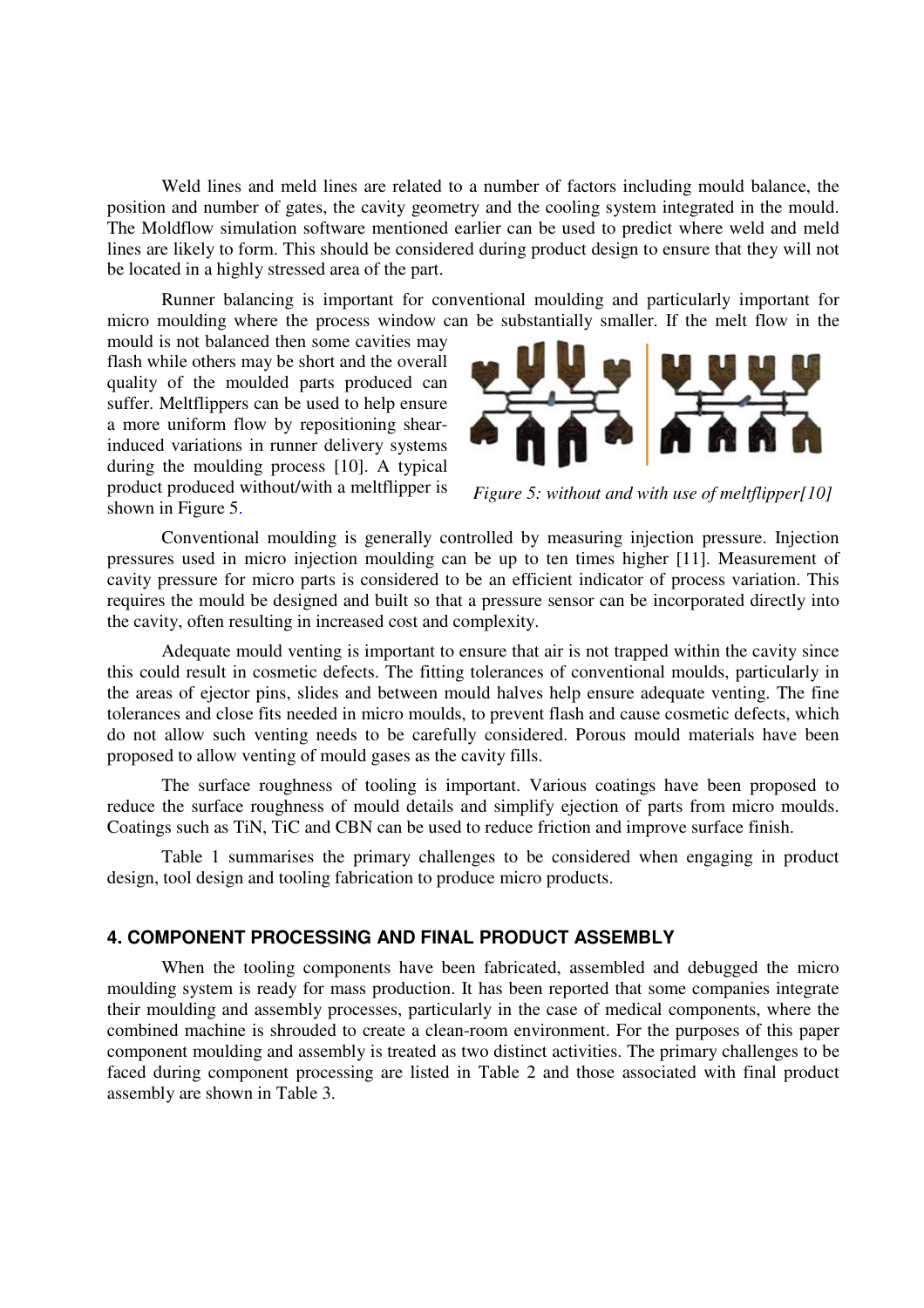### **4.1 Component processing**

If standard injection moulding machines are used to mould micro parts with minimised runners then the residence time of the plastic in the barrel may exceed that recommended by material suppliers. Increased residence time can cause material degradation. This can be overcome by using a specialised micro moulding machine.

The issue of thin wall moulding, the frozen skin effect, has been described. To overcome this problem plastic suppliers often recommend that

| Component processing               |
|------------------------------------|
| Thin walls/skin effect             |
| Metrology                          |
| Wall shear effects                 |
| Part handling                      |
| Residence time                     |
| Temperature of working environment |
| Component variation                |
|                                    |

*Table 2: challenges during component processing.*

moulders use a very high injection speed. This can induce severe shear effects and may ultimately cause mechanical degradation of the plastic [12]. The frozen skin effect can also be reduced by using mould temperature control. This technique, often referred to as thermal variant moulding, involves heating the surface of the mould to reduce the onset of freezing. Running the mould at higher temperatures will help part filling and so reduce short shots but at the expense of increased process times.

The issue of part size causing problems for the gating and the subsequent degating in addition to suitable locations for ejector pins has already been mentioned. Conventional mouldings are generally released from a mould using suitable ejector pins and the parts are then dropped into a suitable container using gravity. In the case of micro parts static electricity can prevent the parts lying in containers. As a result direct transfer methods have been developed to move parts from the moulding cavity to a suitable handling container.

Successful component processing demands a system to view and accurately measure small features of the parts. In the case of parts with complex curves it can be difficult to accurately locate parts for measuring. Dedicated gauges are normally required in addition to high-powered microscopes. Such reliable and repeatable metrology systems are needed to perform process capability studies in order to understand the true process stability and evaluate the true process variation

At the micro-level very small temperature differences can make a substantial difference to measurement results so many micro moulders enclose the entire machine and/or inspection area in order to create a controlled working environment [9].

#### **4.2 Final product assembly**

While micro components may be supplied to customers it is more common that a number are assembled together to form final micro products. Due to the small component size and related tolerances the assembly process requires precise part handling. The orientation and feeding of such micro parts can be complicated due to tangling of small long parts and/or due to issues with static electricity. Static electricity can cause the loss of micro parts since it causes them to float in the air [13]. As a result static guns, wands, air curtains, and grounding mats are commonplace in micro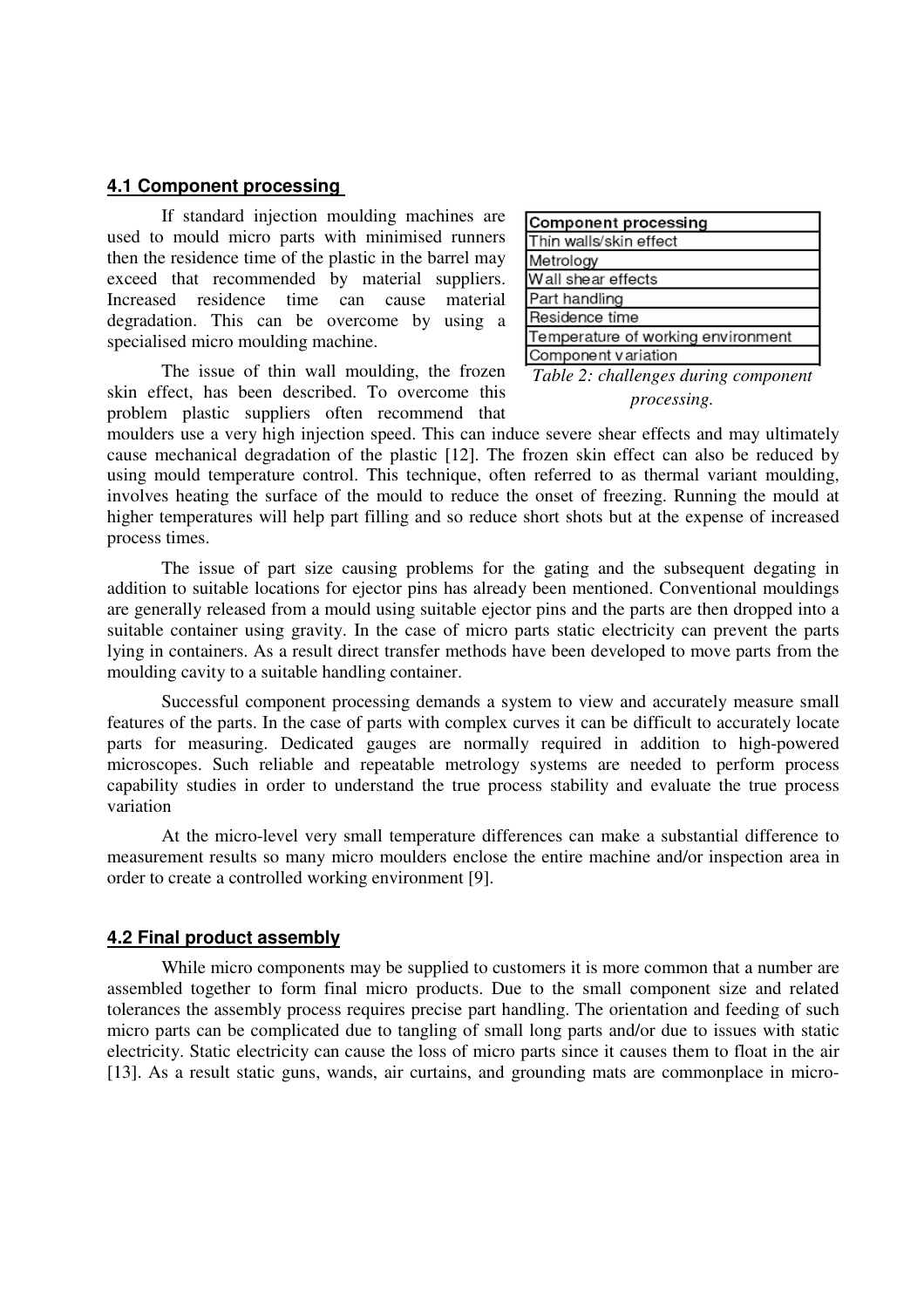molding facilities. More recently static electricity has been shown to be a viable method to align and present parts for assembly [14].

Component variation can prevent the final assembly meeting the required tolerance. This is particularly true in the case of multi-cavity moulds where cavity-to-cavity variation can be experienced. Cavity sorting, where parts are "binned" or sorted according to size before being selectively chosen to have "large" parts mate with "small" ones, can reduce variation of the final assembled parts. In addition to general part variation, flash, bow and/or protruding gate marks can cause additional problems, particularly in the case of automatic handling where they can result in machine jamming.

| <b>Final assembly</b>       |
|-----------------------------|
| Metrology                   |
| Variation                   |
| Residual stress             |
| Part handling & orientation |
| Bow & deformation           |
| Traceability                |

*Table 3: challenges during final assembly.*

Conventional parts are often flexed or twisted during the assembly process. On a micro scale this can cause high stress levels in the components and result in premature failure. This can be exacerbated due to residual stress in the components. Such residual stress may manifest itself in the form of bow or warpage of the components or assembly. Whilst the resulting deformation might be seen visually by measuring it may also become apparent only after subsequent processing. An example would be where the plastic housing of an electrical connector can relax when experiencing the high temperatures of a lead-free soldering process. This relaxation can cause bowing of the part during soldering and result in open solder joints.

Several joining methods may be used to create micro products, such as interference, which can result in varying stress levels due to component variation, snap-fits, which can be difficult to implement for small components and ultrasonic or adhesive bonding, which can cause problems relating to size and acceptable areas for the ultrasonic horn or adhesive.

As described, viewing or measuring micro components and subsequent assemblies can be difficult, particularly for asymmetric or curved parts without flat surfaces that can be used as a datum. Such a datum is necessary to ensure repeatable and reproducible measurements as well as positioning the parts in gauges. This is particularly relevant where customers demand that a specific process capability be achieved with a correspondingly tight tolerance. In the past a short term process capability of 1.67 was the minimum expected for key characteristics but more recently customers have been demanding a capability of 2.0 minimum. The measuring system used must be shown to provide satisfactory gauge repeatability and reproducibility results.

To allow traceability of specific part revisions, the time of manufacture, material and/or company identifier it is common to have a detail in the mould to permanently imprint the part with an identifier. In addition to such marking during the moulding process it may be desirable to add additional marks to the parts during the assembly process. For example, to confirm that the parts have passed through specific, normally dimensional or functional, checks it is common that a mark be created on the final assembly. In the case of conventional parts this is often accomplished by means of an indenter, ink or laser printing and it can be sized such that it can be seen by human eye. With the small size of components under consideration it can be difficult to find space to create such marking.